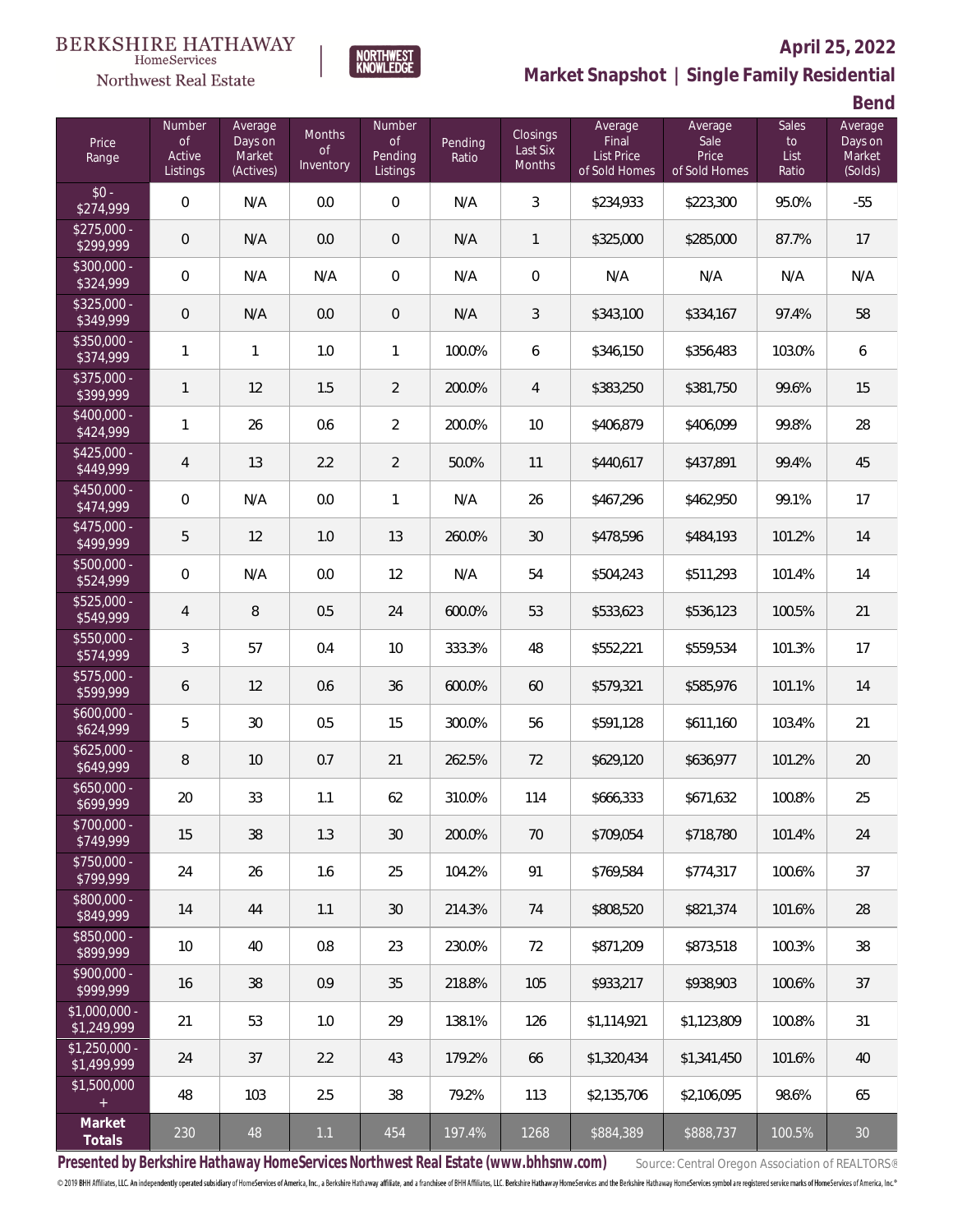### **April 25, 2022**



**BERKSHIRE HATHAWAY** 

 $\label{lem:sevices} \textsc{Home} \textsc{Service} \textsc{s}$ Northwest Real Estate

**Market Snapshot | Single Family Residential**

**Redmond**

| Price<br>Range            | Number<br><b>of</b><br>Active<br>Listings | Average<br>Days on<br>Market<br>(Actives) | <b>Months</b><br><b>of</b><br>Inventory | Number<br><b>of</b><br>Pending<br>Listings | Pending<br>Ratio | Closings<br>Last Six<br><b>Months</b> | Average<br>Final<br><b>List Price</b><br>of Sold Homes | Average<br>Sale<br>Price<br>of Sold Homes | <b>Sales</b><br>to<br>List<br>Ratio | Average<br>Days on<br>Market<br>(Solds) |
|---------------------------|-------------------------------------------|-------------------------------------------|-----------------------------------------|--------------------------------------------|------------------|---------------------------------------|--------------------------------------------------------|-------------------------------------------|-------------------------------------|-----------------------------------------|
| $$0 -$<br>\$224,999       | $\mathbf 0$                               | N/A                                       | 0.0                                     | $\mathbf{1}$                               | N/A              | 1                                     | \$155,000                                              | \$140,000                                 | 90.3%                               | 22                                      |
| $$225,000 -$<br>\$249,999 | $\mathbf{1}$                              | 158                                       | 6.0                                     | $\mathbf 0$                                | 0.0%             | $\mathbf{1}$                          | \$230,000                                              | \$230,000                                 | 100.0%                              | $\overline{4}$                          |
| $$250,000 -$<br>\$274,999 | $\mathbf 0$                               | N/A                                       | 0.0                                     | $\boldsymbol{0}$                           | N/A              | $\mathbf{1}$                          | \$299,000                                              | \$270,000                                 | 90.3%                               | 6                                       |
| $$275,000 -$<br>\$299,999 | $\mathbf 0$                               | N/A                                       | 0.0                                     | $\overline{2}$                             | N/A              | 3                                     | \$291,633                                              | \$290,000                                 | 99.4%                               | 18                                      |
| \$300,000 -<br>\$324,999  | $\mathbf 0$                               | N/A                                       | 0.0                                     | 3                                          | N/A              | 6                                     | \$326,132                                              | \$314,917                                 | 96.6%                               | 25                                      |
| $$325,000 -$<br>\$349,999 | $\theta$                                  | N/A                                       | 0.0                                     | 5                                          | N/A              | 15                                    | \$338,616                                              | \$336,144                                 | 99.3%                               | 10                                      |
| \$350,000 -<br>\$374,999  | $\overline{2}$                            | 5                                         | 0.8                                     | $\overline{2}$                             | 100.0%           | 15                                    | \$357,039                                              | \$360,493                                 | 101.0%                              | 31                                      |
| \$375,000 -<br>\$399,999  | $\overline{2}$                            | 21                                        | 0.4                                     | 8                                          | 400.0%           | 34                                    | \$378,209                                              | \$385,961                                 | 102.0%                              | 19                                      |
| \$400,000 -<br>\$424,999  | $\mathbf{1}$                              | $\overline{7}$                            | 0.2                                     | $\overline{7}$                             | 700.0%           | 35                                    | \$407,448                                              | \$412,055                                 | 101.1%                              | 13                                      |
| $$425,000 -$<br>\$449,999 | $\overline{2}$                            | 26                                        | 0.3                                     | 15                                         | 750.0%           | 40                                    | \$432,274                                              | \$436,645                                 | 101.0%                              | 15                                      |
| \$450,000 -<br>\$474,999  | $\overline{4}$                            | 35                                        | 0.5                                     | 17                                         | 425.0%           | 49                                    | \$459,619                                              | \$460,441                                 | 100.2%                              | 17                                      |
| $$475,000 -$<br>\$499,999 | $\overline{4}$                            | 24                                        | 0.4                                     | 27                                         | 675.0%           | 57                                    | \$485,712                                              | \$488,154                                 | 100.5%                              | 18                                      |
| $$500.000 -$<br>\$524,999 | $\mathbf{1}$                              | $\overline{4}$                            | 0.2                                     | 15                                         | 1,500.0%         | 38                                    | \$513,307                                              | \$513,414                                 | 100.0%                              | 27                                      |
| $$525,000 -$<br>\$549,999 | 11                                        | 65                                        | 2.2                                     | 19                                         | 172.7%           | 30                                    | \$535,126                                              | \$535,782                                 | 100.1%                              | 33                                      |
| $$550,000 -$<br>\$574,999 | $\mathbf{1}$                              | 3                                         | 0.1                                     | 14                                         | 1,400.0%         | 41                                    | \$552,362                                              | \$559,569                                 | 101.3%                              | 24                                      |
| $$575,000 -$<br>\$599,999 | 5                                         | 65                                        | 1.3                                     | 6                                          | 120.0%           | 24                                    | \$581,758                                              | \$584,588                                 | 100.5%                              | 23                                      |
| $$600,000 -$<br>\$624,999 | 4                                         | 125                                       | 2.0                                     | 8                                          | 200.0%           | 12                                    | \$603,142                                              | \$608,458                                 | 100.9%                              | 11                                      |
| $$625,000 -$<br>\$649,999 | $\, 8$                                    | 15                                        | 3.7                                     | $\overline{7}$                             | 87.5%            | 13                                    | \$637,280                                              | \$639,395                                 | 100.3%                              | 36                                      |
| $$650,000 -$<br>\$674,999 | $\overline{4}$                            | 32                                        | 1.4                                     | $\mathbf{1}$                               | 25.0%            | 17                                    | \$660,460                                              | \$657.506                                 | 99.6%                               | 58                                      |
| $$675,000 -$<br>\$699,999 | 6                                         | 73                                        | 2.0                                     | $\overline{7}$                             | 116.7%           | 18                                    | \$685,033                                              | \$687,164                                 | 100.3%                              | 23                                      |
| $$700,000 -$<br>\$749,999 | $\overline{7}$                            | 71                                        | 1.8                                     | 3                                          | 42.9%            | 24                                    | \$710,245                                              | \$720,107                                 | 101.4%                              | 29                                      |
| \$750,000 -<br>\$799,999  | 5                                         | 36                                        | 2.0                                     | 4                                          | 80.0%            | 15                                    | \$794,304                                              | \$776,521                                 | 97.8%                               | 71                                      |
| \$800,000 -<br>\$899,999  | 5                                         | 113                                       | 1.7                                     | 5                                          | 100.0%           | 18                                    | \$840,622                                              | \$840.189                                 | 99.9%                               | 47                                      |
| \$900,000 -<br>\$999,999  | 12                                        | 66                                        | 5.5                                     | 5                                          | 41.7%            | 13                                    | \$960,345                                              | \$941,751                                 | 98.1%                               | 68                                      |
| \$1,000,000<br>$+$        | 8                                         | 190                                       | 1.8                                     | 5                                          | 62.5%            | 27                                    | \$1,280,115                                            | \$1,251,115                               | 97.7%                               | 46                                      |
| Market<br>Totals          | 93                                        | 68                                        | $1.0$                                   | 186                                        | 200.0%           | 547                                   | \$568,476                                              | \$568,626                                 | 100.0%                              | 27                                      |

Presented by Berkshire Hathaway HomeServices Northwest Real Estate (www.bhhsnw.com) source: Central Oregon Association of REALTORS® © 2019 BHH Affiliates, LLC. An independently operated subsidiary of HomeServices of America, Inc., a Berkshire Hathaway affiliate, and a franchisee of BHH Affiliates, LLC. Berkshire Hathaway HomeServices and the Berkshire